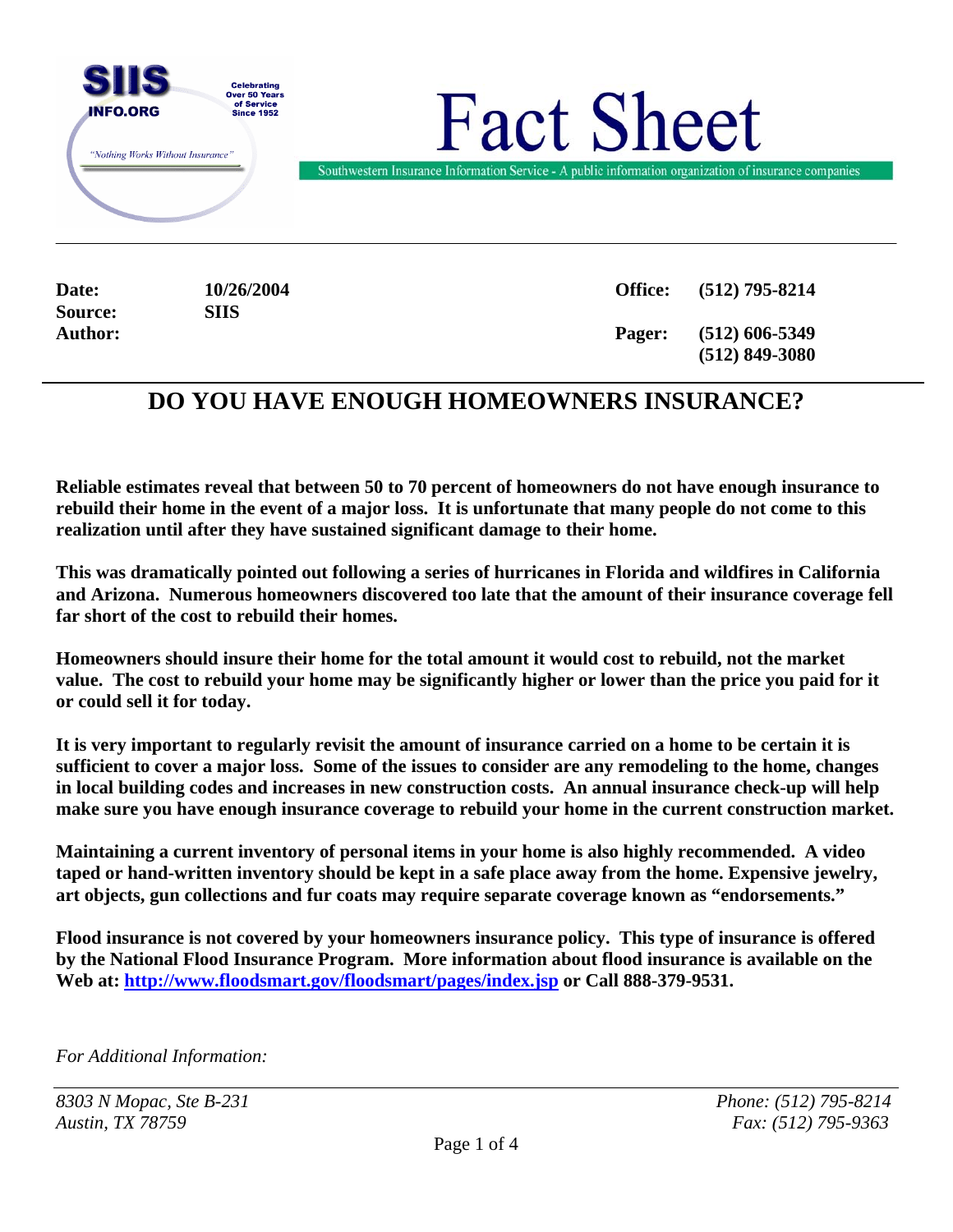

# **The Structure of Your Home**

**There are two ways to insure your home:**

- 1. **Replacement Cost Insurance.** Pays the cost of replacing your home without deduction for depreciation, but limited to a maximum dollar amount.
- 2. **Actual Cash Value**. Pays the cost to replace your home minus depreciation costs for age and condition. For example, if the life expectancy of your roof is 20 years and your roof is 15 years old, the cost to replace it in today's marketplace is going to be much higher than its actual cash value.

**IMPORTANT: If you do not have sufficient insurance, you are only covered for a portion of the cost of replacing or repairing the damage to your home. Below are some tips to help make sure you have enough insurance on your home before damage occurs:** 

# **Tips for Insuring Your Home to Value**

**You should insure your home for the total amount it would cost to rebuild your home if it were destroyed. That's not the market value, but the cost to rebuild. If you don't have sufficient insurance, your company may only pay a portion of the cost of replacing or repairing damaged items. Here are some tips to help make sure you have enough insurance:** 

- **For a quick, rough estimate on the amount to rebuild your home**  multiply the local building costs per square foot by the total square footage of your house. To find out the building rates in your area, consult your local builders association or a reputable builder. You should also check with your insurance agent or insurance company. (Note: This is only an estimate and shouldn't replace annual coverage reviews).
- **Factors that will determine the cost to rebuild your home:** a) construction costs; b) square footage of the structure; c) type of exterior wall construction— e.g., frame, masonry or brick veneer; d) the style of the house (ranch, colonial); e) the number of rooms and bathrooms; f) the type of roof; and, g) attached garages, fireplaces, exterior trim and other special features like arched windows or unique interior trim.

*For Additional Information:*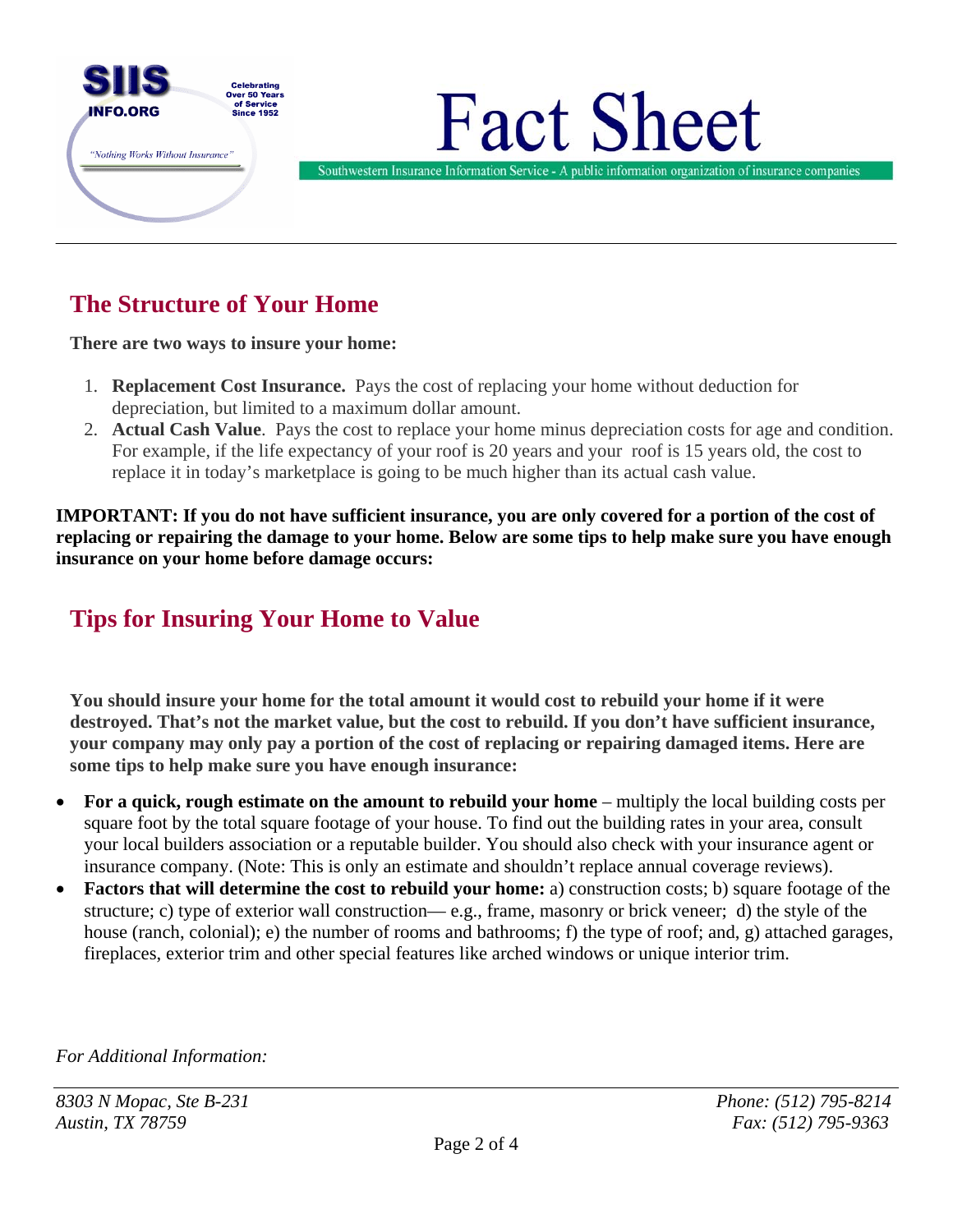

- **Check the value of your insurance policy against rising local building costs EACH YEAR**. Check with your insurance agent or insurance company if they offer an "INFLATION GUARD CLAUSE." This automatically adjusts the limit on coverage on your home when you renew your policy to reflect current construction costs in your area. In recent history, building costs and home values have outpaced the rate of inflation. That is why you still should keep up with local building costs by checking periodically with your local builders association.
- **Check the latest building codes in your community.** Building codes require structures to be constructed to minimum standards. If your home is severely damaged, you might have to rebuild it to comply with the new standards requiring a change in design or building materials, which generally increases cost.
- **Do not insure your home for the market value.** The cost of rebuilding your home may be higher or lower than the price you paid for it or the price you could sell it for today.
- **Most lenders require you to buy enough insurance to cover the amount of your mortgage**. Make sure it's also enough to cover the cost of rebuilding your home.
- **Advise your insurer and increase the coverage limits of your policy if you make improvements or additions to your house.**

# **Your Personal Belongings**

#### **There are two ways to insure your personal belongings in your home:**

- **1. Replacement Cost Coverage**. Pays the dollar amount needed to replace damaged personal property with items of like kind or quality without deduction for depreciation.
- **2. Actual Cash Value**. Pays an amount equal to the replacement cost of damaged property minus depreciation. Unless a Homeowners policy specifies that property is covered for its replacement value, the coverage is for actual cash value.

#### **When insuring your personal belongings (the contents of your home), there are several tips to keep in mind to make sure you have adequate coverage:**

Check the limits of your policy on personal items, such as jewelry, silverware, furs and computer equipment. If the limits are too low, consider buying a special personal property endorsement (also known as a "floater"). An endorsement is an addition to your policy. A floater is a form of insurance that allows you to insure valuable items separately.

*For Additional Information:*